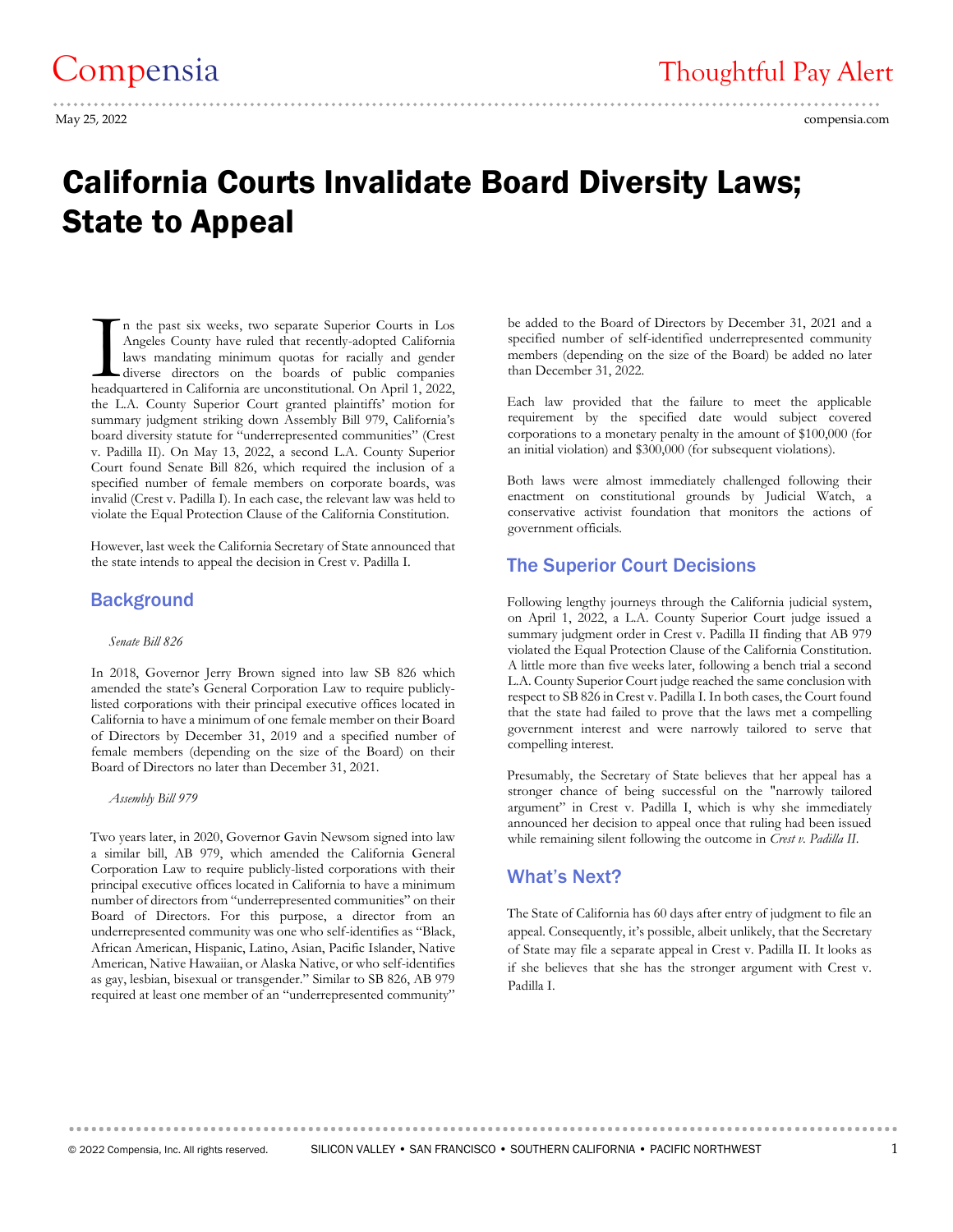#### California Courts Invalidate Board Diversity Laws; State to Appeal (continued)

In any case, the issue of director diversity has registered with many publicly-listed companies, and is unlikely to be changed by the ultimate outcome in California. Many institutional shareholders are now closely scrutinizing the composition of the Boards of Directors of their portfolio companies. In addition, SECapproved changes to the Nasdaq listing requirements with respect to Board diversity go into effect this year, with most Nasdaq-listed companies already providing the required director diversity statistics. Shortly, the requirement that listed companies either have two directors from underrepresented communities on their Boards or explain why will take effect, most likely solidifying the level of diversity to some degree that California and a few other states have been promoting. One possible wrinkle to this movement continuing to gain momentum is that Judicial Watch

has also filed suit in the Fifth Circuit (which covers portions of Louisiana, Mississippi, and Texas) contesting the Nasdaq listing standard. Between that and the appeal by the State of California, this issue may be with us for a while longer.

#### About the Authors

The authors of this Thoughtful Pay Alert are Mark Borges and Jason Borrevik, principals at Compensia. If you have any questions about this Thoughtful Pay Alert or the potential impact on publicly-traded corporations, Mark can be reached at 415.462.2995 or [mborges@compensia.com](mailto:mborges@compensia.com) and Jason can be reached at 408.876.4035 o[r jborrevik@compensia.com.](mailto:jborrevik@compensia.com) 

**...............................................................................................................**